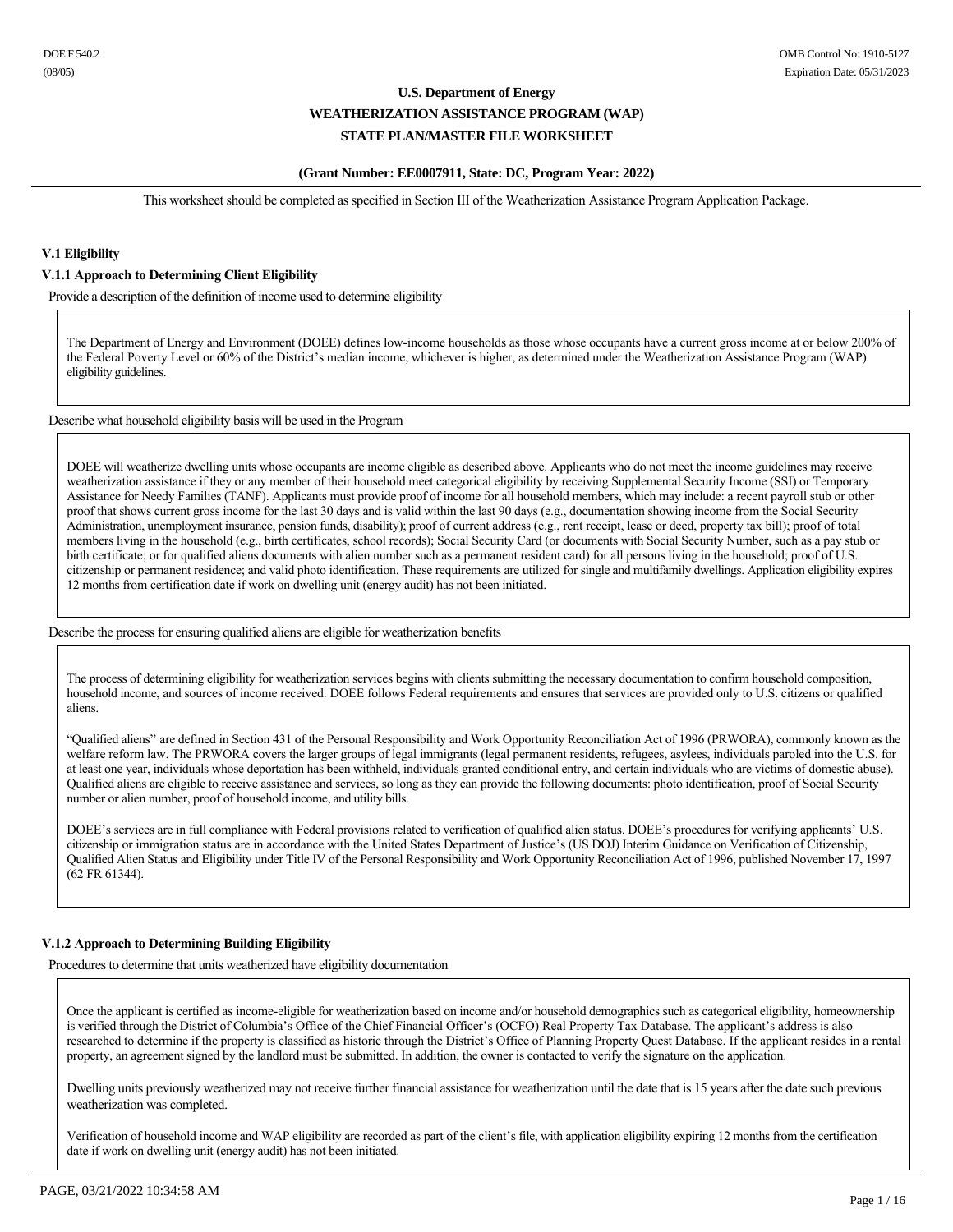#### **(Grant Number: EE0007911, State: DC, Program Year: 2022)**

#### Describe Reweatherization compliance

Section 1011(h) of the Energy Act of 2020 amended 42 U.S. Code § 6865(c)(2) and removed the reweatherization date of September 30, 1994 to create a 'rolling' option. Dwelling units weatherized (including dwelling units partially weatherized) under this part, or under other Federal programs (in this paragraph referred to as 'previous weatherization'), may not receive further financial assistance for weatherization under this part until the date that is 15 years after the date such previous weatherization was completed. This paragraph does not preclude dwelling units that have received previous weatherization from receiving assistance and services (including the provision of information and education to assist with energy management and evaluation of the effectiveness of installed weatherization materials) other than weatherization under this part or under other Federal programs, or from receiving nonFederal assistance for weatherization.

Re-weatherization is also allowed under 10 CFR 44.18(e)(2)(ii) if a "dwelling unit has been damaged by fire, flood, or act of Nature and repair of the damage to weatherization materials is not paid for by insurance."

As required by the 2021 Application Instructions (V.1.2), applicants for the Weatherization Assistance Program are vetted by DOEE to ensure that inappropriate reweatherization does not happen, to be expanded to other Federal programs that provide 'weatherization' activities. When the customer is contacted to schedule an energy audit: (a) they are asked if they have ever received services from DOEE or any other government entity; and (b) their address is matched in the DOEE weatherization database.

All units to be re-weatherized must have income and building eligibility prior to any work.

Describe what structures are eligible for weatherization

Only single and multifamily dwellings are eligible for weatherization assistance using U.S. DOE funding. DOEE exercises caution in dealing with nontraditional type dwelling units such as shelters, and apartments located over businesses to ensure that they meet program eligibility requirements. In a case in which DOEE determines that such a unit is eligible for weatherization, a request for approval will be sent to the U.S. DOE Project Officer before commencing weatherization activities.

In a case in which DOEE is aware of pending redevelopment, the dwelling(s) will not be weatherized. DOEE determines the payback timeline for each measure.

DOEE will adhere to the restrictions of the Historic Preservation Programmatic Agreement (PA) with the DC State Historic Preservation and US DOE executed on November 6, 2020. (See Attachments)

#### Describe how Rental Units/Multifamily Buildings will be addressed

DOEE follows 10 CFR 440.22 when addressing rental units and multifamily buildings. DOEE strictly follows U.S. DOE requirements of WPN 165 and 174 in determining the eligibility of multifamily buildings for weatherization. Building eligibility will be addressed per the 66%, 50%, and HUD lists. Multifamily structures must contain, at a minimum, 66% low-income dwelling units. DOEE completes the income verification process through our LIHEAP program or, if it is a HUDapproved site, the property owner or authorized agent completes the HUD selfcertification form as outlined in WPN 174.

Multifamily buildings must also have an agreement in place that prevents management from raising rents for at least two years based solely on the increased value of the dwelling unit(s) due to the WAP improvements. Owners of rental dwelling units are required to make a minimum contribution from 1%10% of the total expected costs for the installation of auditrecommended measures. If leveraged funding is not available, owners are required to buy down any recommended measures to be installed from the audit that do not have Savings to Investment Ratio of at least 1. The required owner contribution can be funds allocated for additional weatherization services or proof of significant weatherization investment within the past year.

In cases where single-family dwelling units are occupied by renters, the renter must meet the eligibility requirements before weatherization work can commence. The owner of the dwelling unit must enter into an agreement that prevents raising rents based solely on WAP improvements. Owners may be required to contribute up to 10% of the WAP allocation for weatherization services.

Subgrantees must develop and maintain procedures for appeals which include instructions for informing applicants and clients of their right to appeal, as detailed in Section 2.10.1 of the EECB Manual, and a procedure for negotiating the dispute prior to an appeal, including a timely negotiation which does not preclude the right to appeal. For rental units the owner of the unit will be kept notified if they are not the complainant. Subgrantees are encouraged to include provisions in the procedures that allow for a review of the decision by the project coordinator (if the project coordinator did not make the initial determination which is appealed) and the executive director of the subgrantee. Subgrantees must include, at a minimum, the following elements in their appeal procedures:

- 1. The client or applicant must log a complaint with the subgrantee's project coordinator;
- 2. The subgrantee must review the client complaint and any documentation pertaining to the client case and make a decision;
- 3. The subgrantee must send a copy of their decision to the client, EECB Chief, and Program Specialist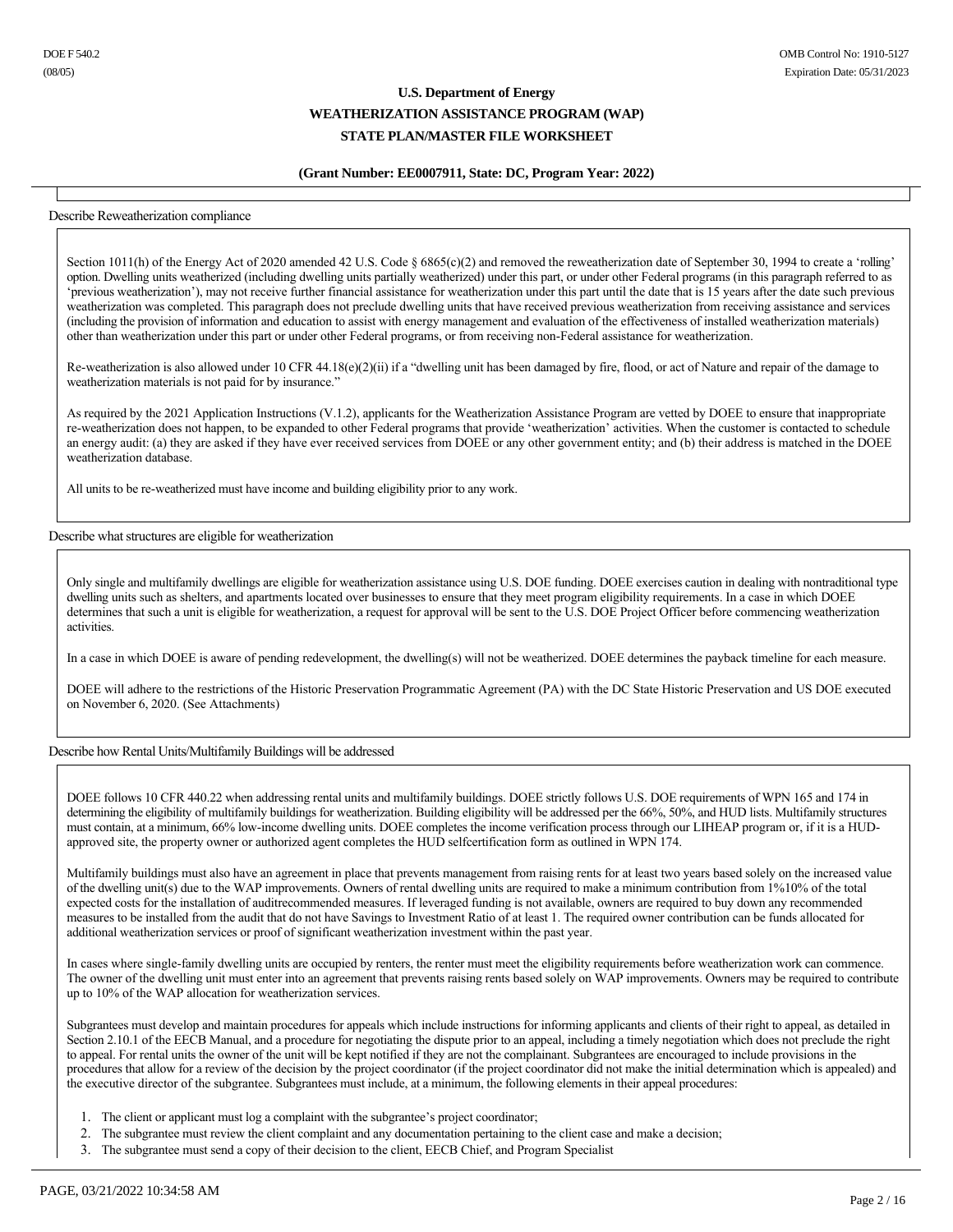#### **U.S. Department of Energy**

## **WEATHERIZATION ASSISTANCE PROGRAM (WAP)**

## **STATE PLAN/MASTER FILE WORKSHEET**

#### **(Grant Number: EE0007911, State: DC, Program Year: 2022)**

- If the client does not agree with the subgrantee's decision, a request for appeal to DOEE must be submitted in writing to the EECB Chief and Program Specialist within thirty (30) calendar days of receipt of the subgrantee's decision;
- 5. Upon receipt of the request for appeal, DOEE will provide a copy of the request to the subgrantee whose decision has been appealed;
- 6. The subgrantee will be required to supply any documents relevant to the decision within seven (7) calendar days of receipt of the notice of the appeal by DOEE;
- 7. DOEE will forward the client complaint to the Office of General Counsel (OGC) and any other relevant parties;
- 8. DOEE will review the request for appeal and any supporting documents and will respond in writing to the applicant or client within thirty (30) calendar days of DOEE's receipt of the appeal; and
- 9. If the client is dissatisfied with DOEE's decision, they may appeal to the Office of Administrative Hearings (OAH) or the court system and may include additional documentation appropriate for review.

If a client or applicant contacts DOEE directly with a complaint the following procedures will take place. DOEE will:

- 1. Log the client complaint on a client complaint form;
- 2. Schedule a site visit and/or obtain necessary documentation pertaining to the complaint from the client;
- 3. Assign the originating Energy Inspector to review documentation and/or prepare the necessary report based on the site visit and submit this information to the EECB Program Specialist;
- 4. Assign the EECB Program Specialist to notify the subgrantee that DOEE received the complaint;
- 5. Request the subgrantee forward DOEE all documents pertaining to the client file including correspondence, pictures, etc., within seven (7) calendar days of when the subgrantee was notified of the complaint;
- 6. Review all relevant documents pertaining to the client;
- 7. Provide notice of a decision to the client and the subgrantee;
- 8. Provide the subgrantee with written recommended steps for corrective action;
- 9. Verify that the subgrantee responds to the client complaint within a specified timeframe; and
- 10. Verify that the subgrantee sends a statement of findings and a resolution to DOEE and the client within thirty (30) calendar days.

In instances where the renter disagrees or dislikes the material to be installed or installed, the owner has the sole responsibility to resolve the issue.

#### Describe the deferral Process

Per Weatherization Program Notice 177 (WPN 177), units are deferred on a case-by-case basis. Reasons for deferral are identified at the time of the energy audit, or before weatherization work commences. If an item(s) listed on the DOEE Deferral Form (See Attachments) is noticed before work begins, the client is not allowed to receive any measures from WAP until they address the issue. In addition to DOEE conducting the initial walkthrough, subgrantees are required to perform an extensive walk through of each home to avoid work taking place in a dwelling with deferral concerns.

Deferred clients will receive the DOEE Deferral Form which includes: an explanation of the nature of the deferral including photographic documentation when possible; the client's name and address; contact information for an appeal of the deferral decision; date of the audit/assessment; the date when the client was informed of the potential health and safety issues; and the signature of the Energy Auditor who conducted the audit. The client's signature is also required to indicate that the client understands his or her rights and options.

A copy of the deferral decision is given to the client, and another copy is placed in DOEE's client file. Once the client has resolved the deferral issues, they are eligible to reapply for the Weatherization Assistance Program and a second site visit is conducted to verify compliance.

In a case in which DOEE is aware of pending redevelopment, the dwelling(s) will not be weatherized. To determine the timeframe, we will determine the payback for each measure. For example, if a measure has an SIR of 1 or more and the lifetime of the measure is eight years; we will not address the property if it is slated for redevelopment within that timeframe.

Due to increased funding to address hazards in low income dwellings, DOEE believes the number of clients deferred will be decreased.

#### **V.1.3 Definition of Children**

Definition of children (below age): **18**

#### **V.1.4 Approach to Tribal Organizations**

 $\Box$  Recommend tribal organization(s) be treated as local applicant? If YES, Recommendation. If NO, Statement that assistance to low-income tribe members and other low-income persons is equal.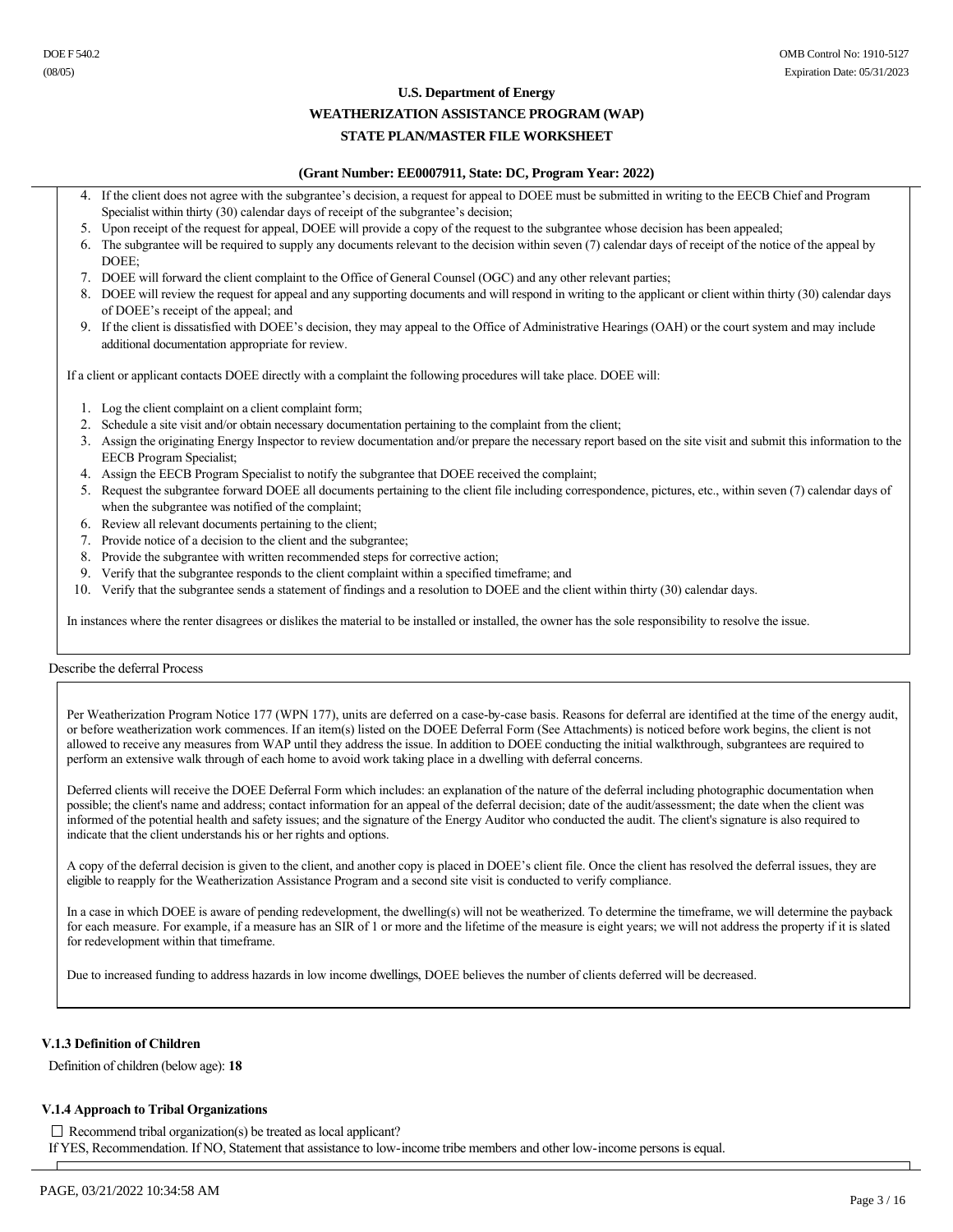#### **(Grant Number: EE0007911, State: DC, Program Year: 2022)**

The District of Columbia has no recognized tribal organizations.

#### **V.2 Selection of Areas to Be Served**

The entire District of Columbia will be served. Eligible properties and residents will receive assistance regardless of location within the District of Columbia.

#### **V.3 Priorities**

At this time, DOEE operates on a first-come-first-served basis and has not had to resort to a prioritization list to be able to participate in WAP. If a waiting list arises, DOEE gives preference to households with any one of the following:

- Member(s) over 60 years of age,
- $\blacksquare$  Member(s) with a disability,
- $\blacksquare$  Child(ren) under age 18,
- <sup>n</sup> High residential energy usage, and
- High energy burden.

Additional documentation may be requested prior to energy assessment to confirm priority.

DOEE identifies clients with the highest energy burden to participate in our LIHEAP Assurance 16 Program, where we provide hands-on services to reduce their burden. By doing this, DOEE doesn't need to place a higher point value on clients with high energy burden because we provide one-on-one services to them. Soon, with our new database, DOEE may begin addressing clients based on their priority points.

While US DOE allows an average cost per unit (ACPU) of up to \$7,776 starting July 1, 2021, based on FY21 data as of April 27, 2021 the ACPU for DOEE is \$3,293.27.

#### **V.4 Climatic Conditions**

In the District, temperature extremes range from below 4 degrees Fahrenheit to 104 degrees Fahrenheit. During the coldest months (December March), the average temperature differential to overcome is 11 degrees Fahrenheit to maintain a minimal interior comfort level of 65 degrees Fahrenheit. From 1986-2020 there were on average 5,552-degree days in the District, made up of 3,951 heating degree days and 1,600 cooling degree days.

The source of this climate data is the National Oceanic and Atmospheric Administration. (See Attachments)

#### **V.5 Type of Weatherization Work to Be Done**

## **V.5.1 Technical Guides and Materials**

DOEE conducts energy audits using a US DOE approved audit tool in eligible dwellings participating in WAP. After the audit is completed, DOEE prepares and assigns the work order to a subgrantee. The subgrantee begins the Quality Control Inspection Process by conducting a visual inspection to ensure conformity with the work order. The subgrantee reviews the work order, and in collaboration with DOEE Quality Control Inspector (QCI), they monitor work in progress ensuring OSHA, leadsafe, and other requirements are being met. Once the work is completed, the subgrantee conducts an inspection and submits supporting documentation to DOEE stating the property is ready for QCI inspection. The DOEE QCI conducts the inspection and documents whether it is a PASS or FAIL based on the Standard Work Specifications (SWS) guidance. This information is submitted to the subgrantee for rework or approval to bill based on the outcome of the QCI. At the end of each quarter, an assessment will be made by the Program Manager and QCI determining if additional training is needed based on the failure rate.

Some of the primary measures to be considered are: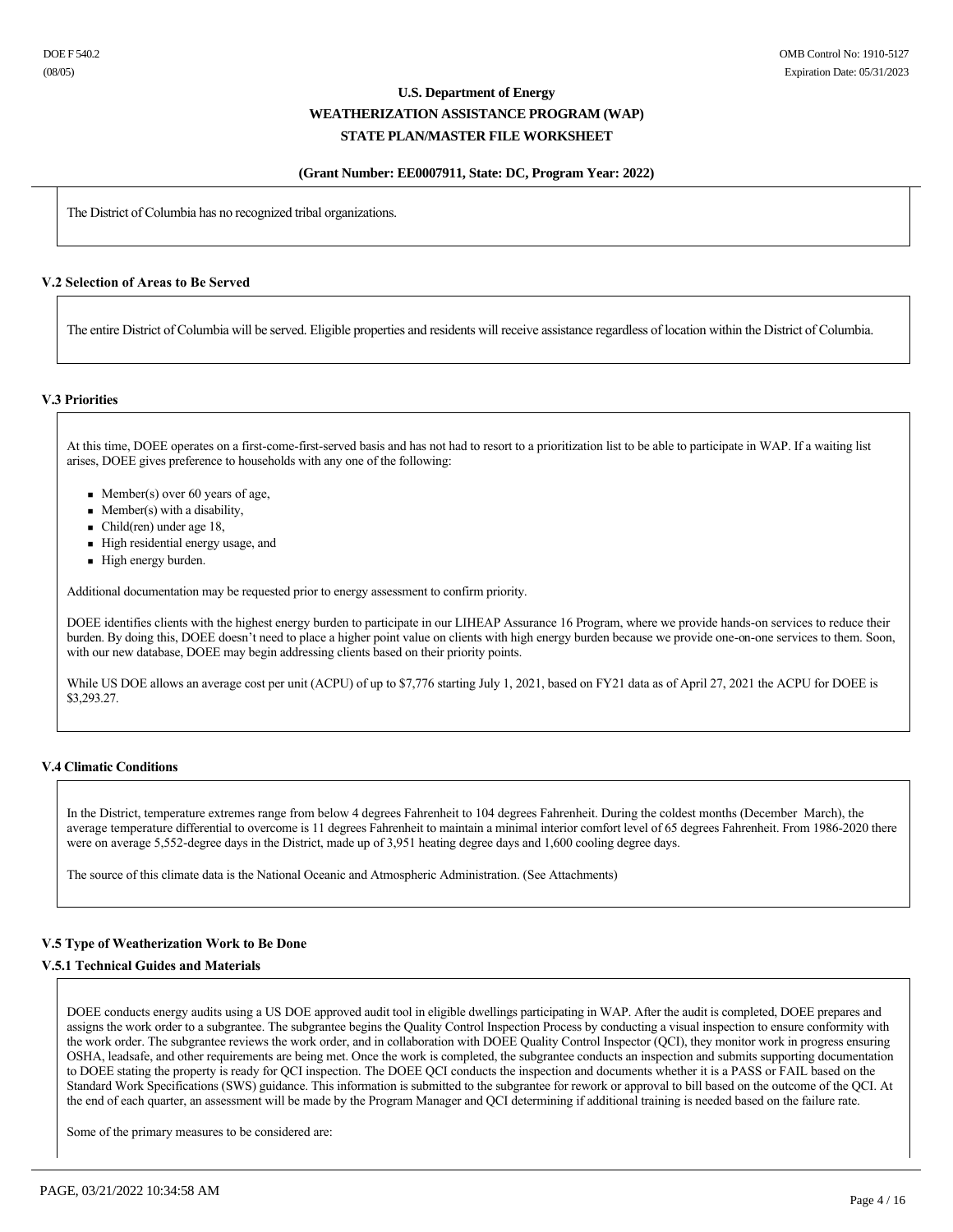#### **(Grant Number: EE0007911, State: DC, Program Year: 2022)**

- <sup>n</sup> Air sealing infiltration reduction infiltration reduction addresses air and heat movement between heated and unheated areas by applying such measures as caulking, foam sealant, insulation, weather-stripping to primary doors and windows, sealing of baseboards, correction of leaks in HVAC duct systems, and other materials as necessary to seal the envelope penetrations of the dwelling.
- Attic insulation and venting attics will be insulated to R49 if the SIR is equal to or greater than 1. Attics that are insulated must have a dam installed and be vented according to the District's Weatherization Field Guide.
- <sup>n</sup> Heating system efficiency improvements HVAC systems are to be tuned up, as needed, to improve efficiency and indoor air quality. Should a dangerous health or safety condition exist as determined by a DOEE inspector with HVAC expertise, replacement rather than repair may be deemed necessary. In other cases, if age and condition of the system warrant, replacement rather than repair will be considered via a cost/benefit analysis. Whenever possible, 90+ heating units and a minimum of 16 SEER central air conditioners are installed.
- <sup>n</sup> Insulation of domestic water heater domestic hot water heaters will be insulated if required, and the hot water pipes extending from the water heater will be wrapped for a distance of at least six feet from the water heater, or, if exposed, the entire hot water line.
- Basement/floor/crawl space insulation unheated basements will be insulated to R19. A vapor barrier will be installed where needed. Adequate ventilation will be provided for insulated basements and crawl spaces. For insulated basements within the building envelope, ventilation should be to the interior of the structure and not outside the envelope.
- <sup>n</sup> Pipe and duct wrap hot water pipes and hot air heating ducts located in unconditioned areas will be insulated.
- <sup>n</sup> Storm windows the installation of storm windows on primary windows between heated and unheated areas will be considered.
- <sup>n</sup> Refrigerators the National Energy Audit Tool (NEAT) includes a refrigerator replacement measure. NEAT can evaluate the potential savings obtained from replacing the existing refrigerator with a newer, more efficient unit. We will use the NEAT as our auditing tool and EPA guidelines for Energy Star Appliances to recommend refrigerator replacement. When refrigerators are replaced, subgrantees must provide a decommissioning certificate as evidence of proper disposal of the existing refrigerator. Replacement of through-the-door icemaker refrigerators or standalone freezers is considered.
- Central air conditioners Air conditioners rated at 16 SEER or higher may be installed. New air conditioners use 30-50% less energy to produce the same amount of cooling as air conditioners made in the 1970s would. Even if the air conditioner is only ten years old, a customer could save 20-40% of cooling energy cost with a newer, more efficient model. This measure may also be considered under Health & Safety measures.
- Water heater replacement the NEAT will evaluate the cost-effectiveness of replacing an existing water heater with a higher efficiency model. This measure may also be considered under Health & Safety measures.
- Lighting new LED lighting systems will be considered. The use of new lighting technology can reduce the lighting energy use in homes by 50-75%.

The work covered by WAP will be performed as needed in homes that are otherwise in sound repair. In some cases, extreme conditions exist (such as roof deterioration or plumbing related failures in heating distribution systems) which must be corrected before the U.S. DOE-funded measures can be justified.

Per 10 CFR 440.18(c)(ii) and 440.20, low-cost/no-cost weatherization materials may be distributed to eligible clients. These measures are intended to be installed by clients and serve them until such time that regular WAP weatherization measures can be installed by subgrantees.

All completed work will comply with: DOEE's U.S. DOE-approved energy audit tool, Appendix A, DOEE's weatherization field guide, the Standard Work Specifications (SWS), and any/all other applicable federal or state requirements. All subgrantees will receive a copy of the DOEE Field Guide titled Standard Work Specifications Field Guide for Single-Family Homes (Guide) during the annual Energy Kickoff Meeting. Subgrantees must follow the Guide's weatherization standards when installing an energy efficiency measure which incorporates the SWS of U.S. DOE's Weatherization Program Notice (WPN) 15-4, Section 2. Subgrantees will acknowledge receipt of the Guide and agree to provide a copy to their subcontractors and in-house crews before they begin any weatherization work.

During the monitoring visit, subgrantees are required to submit to DOEE a copy of their subcontractors and vendor agreements to ensure contractors are aware and in compliance with U.S. DOE technical requirements and specifications of work. Work orders for the single and multifamily dwellings incorporate the SWS for each measure.

DOEE provides subgrantees with the technical requirements for fieldwork including audits and testing; installation of energy conservation, incidental repair, and health and safety measures; and final inspections. The subgrantee confirms receipt of those requirements and provides followup and clarification upon request. The subgrantee provides the same documentation to all contractors, subcontractors, and in-house personnel performing tasks in the Weatherization Assistance Program.

DOEE verifies that the technical requirements are communicated, and the specifications for work to be inspected will be referenced in subgrantee contracts. Contractors hired by the subgrantee will have agreements that include the same technical requirements referenced above. The work of the subgrantee and contractor are required to be consistent with the DOEE and U.S. DOE standards and field guides.

The signed contracts must be submitted to DOEE during or before DOEE management's yearly monitoring visit to each subgrantee to ensure DOEE's continued compliance with the U.S. DOE's Program Year 2021 requirements.

DOEE Field Guides for Single-Family Dwellings and Multifamily Dwellings are currently being reviewed by the United States Department of Energy. Our goal is to have the Field Guides approved before the new program year.

DOEE energy audit tools and field guides do not expire until 01/12/2026.

Field guide types approval dates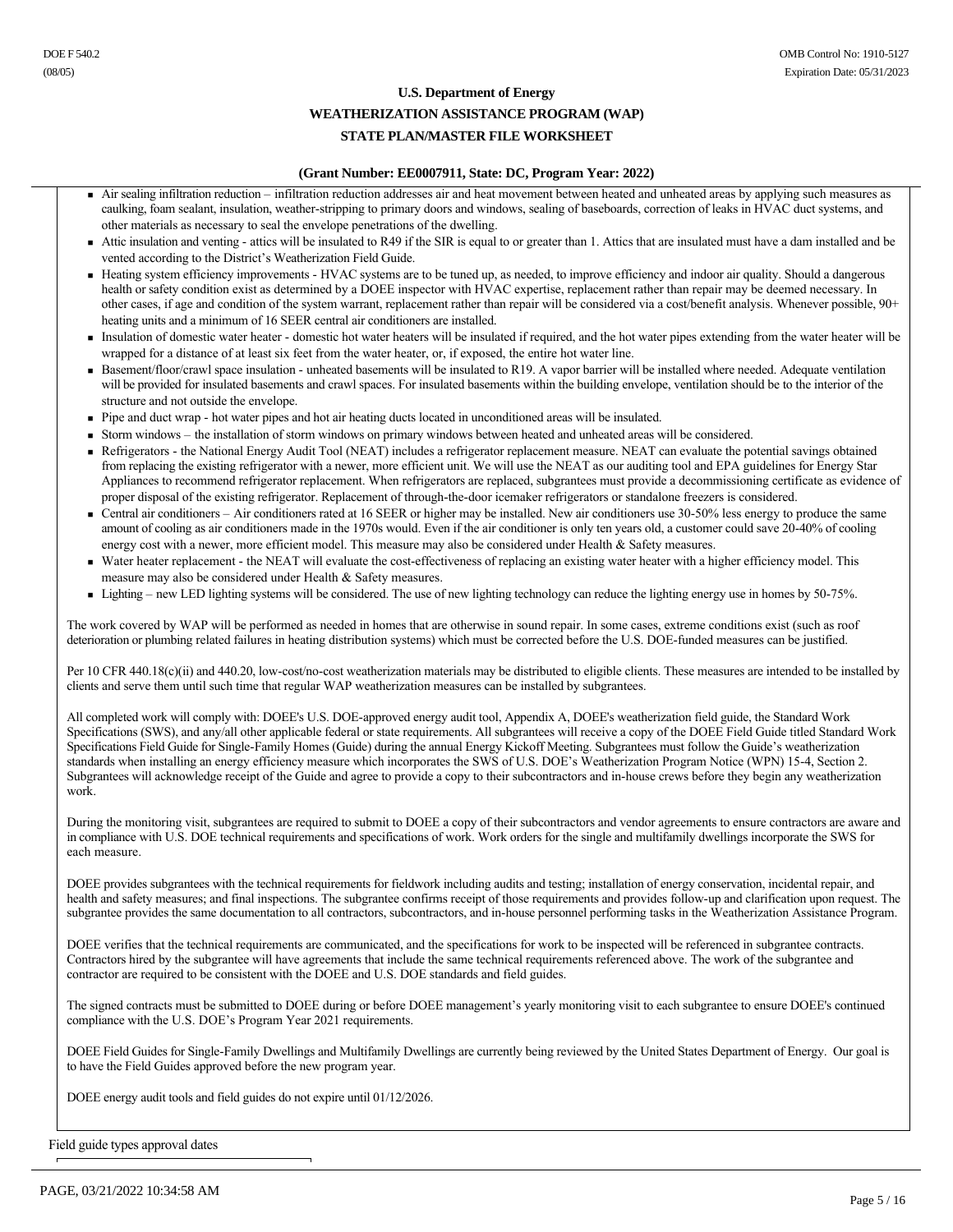#### **(Grant Number: EE0007911, State: DC, Program Year: 2022)**

| Single-Family: 5/29/2018 |
|--------------------------|
| Manufactured Housing:    |
| Multi-Family: 5/10/2018  |
|                          |

#### **V.5.2 Energy Audit Procedures**

Audit Procedures and Dates Most Recently Approved by DOE

Audit Procedure: Single-Family Audit Name: NEAT Approval Date: 1/12/2021

Audit Procedure: Manufactured Housing

Audit Name: Other (specify) Does Not Apply (DNA)

Approval Date:

Audit Procedure: Multi-Family Audit Name: TREAT Approval Date: 1/12/2021

**Comments** 

A U.S. DOE-approved audit will be conducted on each eligible dwelling by a qualified DOEE energy auditor. National Energy Auditing Tool (NEAT) audits are completed for all single-family dwellings. The audit recommended measures are prioritized according to Savings to Investment Ratio (SIR) rankings. DOEE's QCI inspector also conducts inprogress inspections to ensure measures installed are done in sequential order; Health and Safety, Air Sealing and Insulation, General Heat Waste and Baseload, etc.

The audit process includes a pre- and post-blower door reading and ensures that every participating home is given the best possible recommendations for energy conservation. DOEE ensures that each energy audit meets U.S. DOE guidelines and is performed by a qualified energy auditor. The purpose of the audit is to determine the most cost-effective energy-saving measures for each dwelling unit. Targeted Retrofit Energy Analysis Tool (TREAT) audits are completed for all multifamily buildings with five or more units. Audit-recommended measures are prioritized according to SIR rankings.

Both NEAT and TREAT were approved on 01/12/2021.

## **V.5.3 Final Inspection**

U.S. DOE requires that every dwelling unit receives a final inspection before being reported as a completed unit. U.S. DOE also requested (per Weatherization Program Notice 15-4) that by the beginning of the U.S. DOE 2015 Program Year, all units reported to U.S. DOE as completed will have been inspected to ensure compliance with the specifications outlined in the Standard Work Specifications (SWS), and all quality control inspections, including final inspections and monitoring inspections, must be conducted and signed off on by a Building Performance Institute (BPI) certified Quality Control Inspector (QCI).

DOEE program operates differently than other jurisdictions/states. A DOEE BPI certified Energy Auditor conducts the initial audit while the subgrantee conducts a pre-inspection prior to commencing work to ensure all possible energy efficiency retrofits have been identified. Based on this post inspection if there are no additional retrofits the subgrantee identifies and assigns contractors to complete the work. The contractors notify the subgrantee of their work dates so that the an in-progress inspection can be conducted. The purpose of the in-progress inspection is to confirm that the contractors are installing measures in sequential order and are complying with all Occupational Safety and Health Administration (OSHA) and Lead Safe Work Practices.

Subgrantees must provide DOEE with a work schedule to ensure that the following quality control objectives and job tasks are accomplished during DOEE's inprogress inspections:

- Domain I: Conducting Quality Checks in Process Visual/Sensory Inspections
	- ¡ Task 1: Verify worker compliance with safety rules
	- ¡ Task 2: Assure employee professionalism
	- ¡ Task 3: Address work problems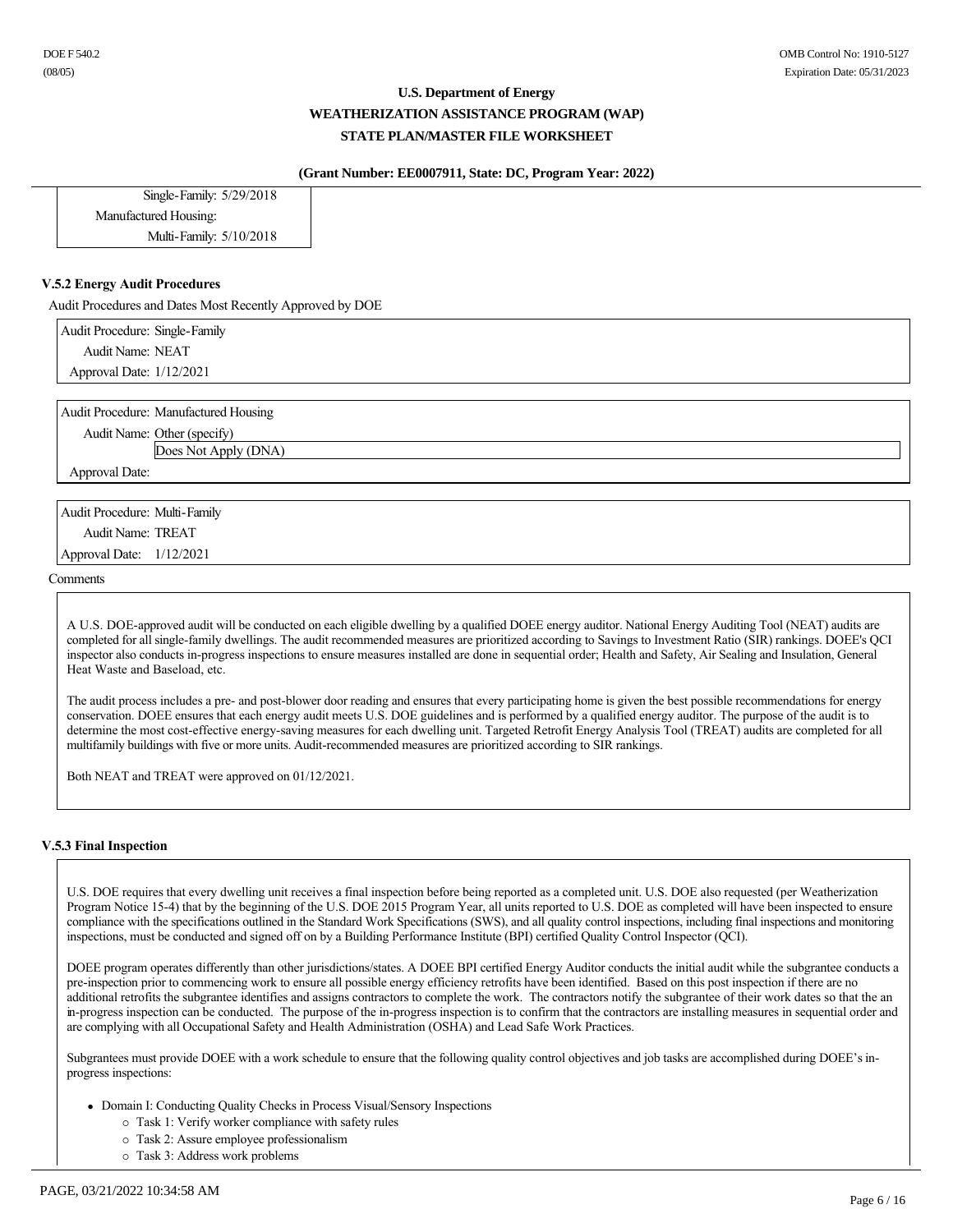#### **U.S. Department of Energy**

#### **WEATHERIZATION ASSISTANCE PROGRAM (WAP)**

## **STATE PLAN/MASTER FILE WORKSHEET**

#### **(Grant Number: EE0007911, State: DC, Program Year: 2022)**

- $\circ$  Task 4: Evaluate client satisfaction regarding the in-process work
- Domain II: Conducting Quality Checks Post Work Visual/Sensory Inspection
	- ¡ Task 1: Review client file and the work scope
	- ¡ Task 2: Perform an exterior and interior visual/sensory inspection
	- ¡ Task 3: Evaluate customer satisfaction
	- ¡ Task 4: Determine pass/fail of the work
- Domain III: Conducting Quality Checks Post Work Diagnostic Inspections
	- ¡ Task 1: Conduct health and safety tests
	- ¡ Task 2: Conduct diagnostic tests
	- ¡ Task 3: Identify work problems
- Domain IV: Ensuring Worker Professionalism
	- ¡ Task 1: Perform spot checks
	- ¡ Task 2: Provide feedback regarding professionalism
- Domain V: Ensuring Program or Project Compliance
	- ¡ Task 1: Maintain professional credentials
		- ¡ Task 2: Confirm the allocation of public/private funds
		- ¡ Task 3: Evaluate installed measures against the field guide, SWS, and state/local codes
		- ¡ Task 4: Close out the project
		- $\circ$  Task 5: Maintain files and records

Once the project is completed in its entirety, the subgrantee conducts a Final Inspection and uploads all necessary documentation in QuickBase for DOEE to review. The subgrantee is charged with client education and submits documentation to ensure compliance. DOEE conducts an in-person Final Inspection once all documentation is received. If all work meets DOEE standards, a PASS Final QCI inspection report is generated and the subgrantee receives an email approving payment to the contractor. Once the subgrantee has paid the contractor then they will upload proof of contractor payment and invoice requesting reimbursement for services rendered. This is reviewed by DOEE's Quality Assurance Person and if all documentation meets DOEE requirements a QA form is completed, and the payment request is approved.

QCIs are individuals who were not involved in the prior work as the energy auditor /assessor or as a member of the crew. All work orders are generated to include the specific corresponding SWS as an extra assurance that the subgrantee, subcontractor, and inhouse crews install measures and perform work according to the standard.

In addition, all subgrantee contracts with their contractors must include the following language to ensure compliance with WPN 154: "All measures and incidental repairs performed on client homes must meet the specifications, objectives, and desired outcomes outlined in the Standard Work Specifications for Home Energy Upgrades (SWS)." These field standards must comply with or exceed the minimum standards described in the SWS including audits/testing; installation of energy conservation, incidental repair, and health and safety measures; and final inspections. The contractor must confirm receipt of those requirements and provide followup and clarification upon request. A signature on a contract/award can serve as proof of receipt.

As part of DOEE's agreement with the subgrantee, they are required to ensure their contractors adhere to the guidance as outlined in the U.S. DOE approved Field Guide and SWS Alignment and attend required training as outlined on the training plan.

#### **V.6 Weatherization Analysis of Effectiveness**

Since the inception of the Weatherization Assistance Program, DOEE has utilized subgrantees to weatherize over 10,000 dwelling units in the District of Columbia. Subgrantees have played an integral part in the success of the weatherization program due to their many years of experience in residential energy efficiency improvement.

To keep an updated evaluation of each subgrantee, DOEE utilizes Quickbase to monitor:

- 1. Number of homes completed,
- 2. Number of applications pending,
- 3. Number of homes in progress,
- 4. Contract amount,
- 5. Total funds expended,
- 6. Balance of funds, and
- 7. Special comments.

DOEE currently maintains the monitoring files, which include all the subcontracts and related information from which staff can obtain a current and complete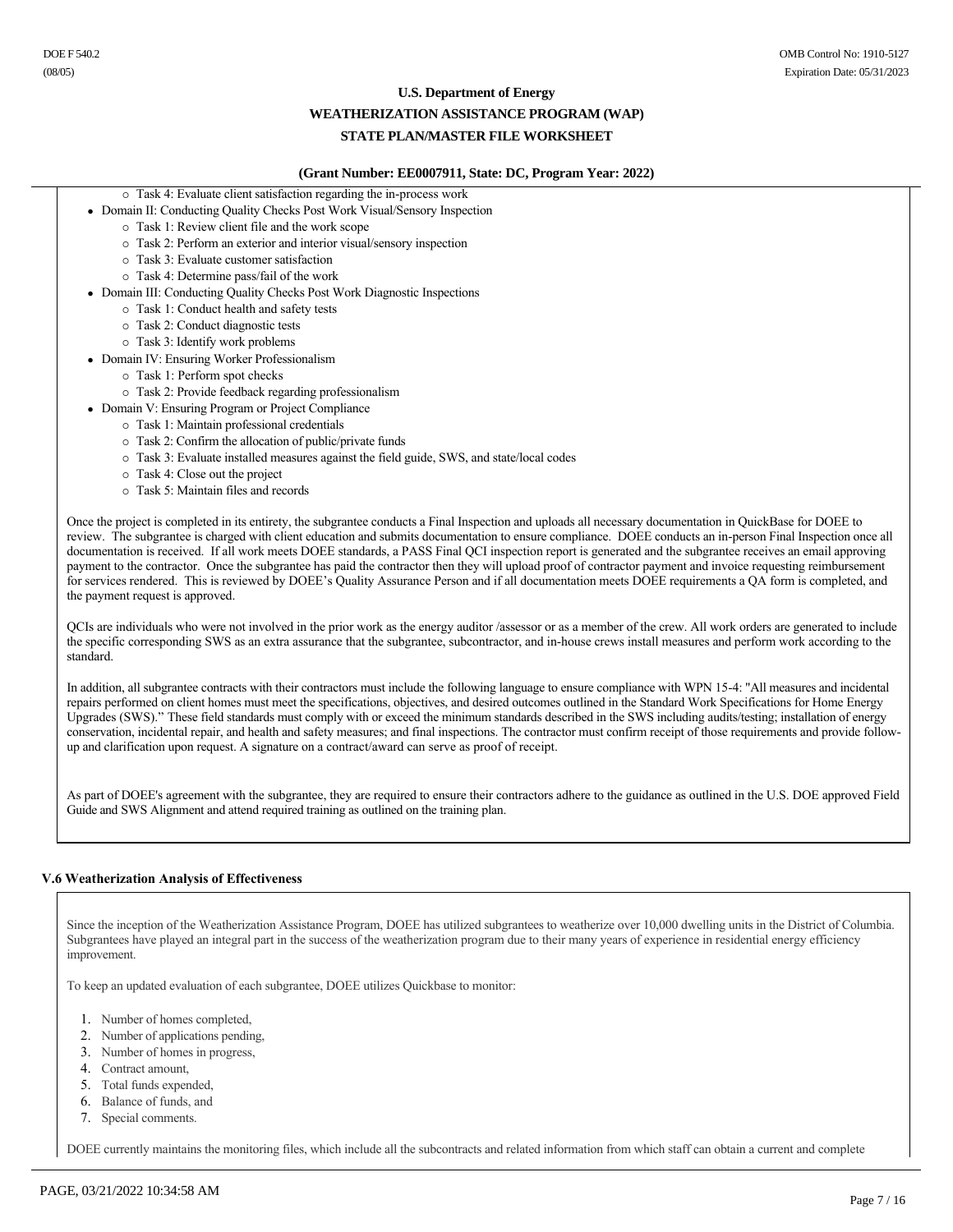#### **(Grant Number: EE0007911, State: DC, Program Year: 2022)**

financial picture.

Subgrantee performance is reviewed both periodically and at the end of the program year. In addition, we conduct weekly conference calls beginning in the third quarter to ensure program timelines are met.

DOEE, through the Energy Efficiency and Conservation Branch (EECB), places great emphasis on ensuring that the Weatherization Assistance Program is effective and efficient at all levels. DOEE conducts training and monitoring activities on an ongoing basis to evaluate subgrantees' procedures, quality of work, and overall program management. Through this process, DOEE can adequately assess the training needs of subgrantees' staff and subcontractors.

DOEE requires subgrantees and their contractors to attend U.S. DOE conferences and trainings, and WAP-run management and customer education training. The subgrantee must prove and maintain the supporting documentation that all field workers have successfully completed the required training as outlined in our Grant Award Documents.

The subgrantees are local, so there are no U.S. DOE funds budgeted for monitoring purposes. DOEE will utilize District Government Fleet vehicles at no cost to U.S. DOE. The program staff that conducts the field, programmatic, and financial monitoring are currently being paid through other funding sources.

In an effort to monitor the work being completed by the subcontractors, EECB staff conduct in-progress inspections for all program participants, ensuring work is completed by certified/qualified staff, work is completed in sequential order, and clients are aware of the weatherization measures received.

Through field monitoring, DOEE conducts an analysis of subcontractor/subgrantee's success in achieving or exceeding air infiltration target rates and addressing health and safety concerns. This is also an opportunity for DOEE to determine if Tier 2 training is needed.

DOEE will strengthen the monitoring process by requiring subgrantees to respond to monitoring reports with findings or numerous or repetitive observations with not only documentation of correction of work deficiencies but also the actions that were taken or planned to ensure that similar deficiencies are not repeated in future weatherization work.

DOEE continues to guide subgrantee weatherization programs in the implementation of the revised procurement policies to ensure subgrantee's procurement is open and competitive. DOEE obtains weatherization pricing for the contractors at a fair market rate based on the current year's market analysis.

DOEE is continuing a comprehensive program evaluation to determine average energy savings of weatherized homes and its program effectiveness. Subgrantees are monitored for their production status monthly utilizing an online application called QuickBase. In addition, at the end of each fiscal year DOEE does an analysis for each subgrantee to determine the energy savings for each project completed.

## **V.7 Health and Safety**

U.S. DOE has mandated that states develop, publish, and implement procedures to allow for the usage of WAP funds for health and safety risk mitigation. Energyrelated health and safety concerns are those hazards that are necessary to be removed before, or because of, the installation of weatherization measures. Therefore, health and safety hazards associated with weatherization activities can be removed or prevented with U.S. DOE funds. Measures and costs are defined in the grant award documents to avoid seriously impeding the realization of the primary energy conservation purpose of the program. DOEE will continue to be prudent in our oversight of the funds used by subgrantees for health and safety mitigation on homes weatherized.

**Subgrantee personnel and their contractors are required to complete the following trainings prior to commencing work 8 Hour OSHA Confined Space, EPA Lead Renovator, Ethics Training, and Fraud, Waste, and Abuse. During DOEEs monitoring visits personnel verify this training as taken place and if not the Subgrantee is issued the necessary warnings based on the level of non compliance. (see our training request form**  attached to the SF-424).

DOEE has currently budgeted \$10,000 for health and safety costs from U.S. DOE funding which is an average of \$101.01 per unit using U.S. DOE funding. If the total health and safety costs exceed \$10,000, other funding sources will be used. DOEE will carefully monitor subgrantee expenditures to ensure that the amount allocated to address energy-related Health and Safety is an average cost of \$101.01 per unit. U.S. DOE will always be the second source of funding to address Health & Safety concerns.

Subgrantees and contractors working on homes built before 1978 must receive training to install measures in a lead-safe manner in accordance with the SWS and EPA protocols, and installation must be overseen by an EPA Certified Renovator. DOEE Monitors and Inspectors are Certified Renovators.

Subgrantees must comply with Occupational Safety and Health Administration (OSHA) and Safety Data Sheets (SDS) requirements in all weatherization activities under 29 CFR 1910.1200, the revised Hazard Communication Standard (HCS), and take precautions to ensure the health and safety of themselves and others. Wherever workers or residents may be exposed to hazardous materials subgrantees, contractors, and subcontractors will develop and maintain a written hazard communication program conforming to 29 CFR 1910.1200. The subgrantee shall ensure that:

- All hazardous chemicals in the workplace are listed,
- All containers of hazardous chemicals are labeled,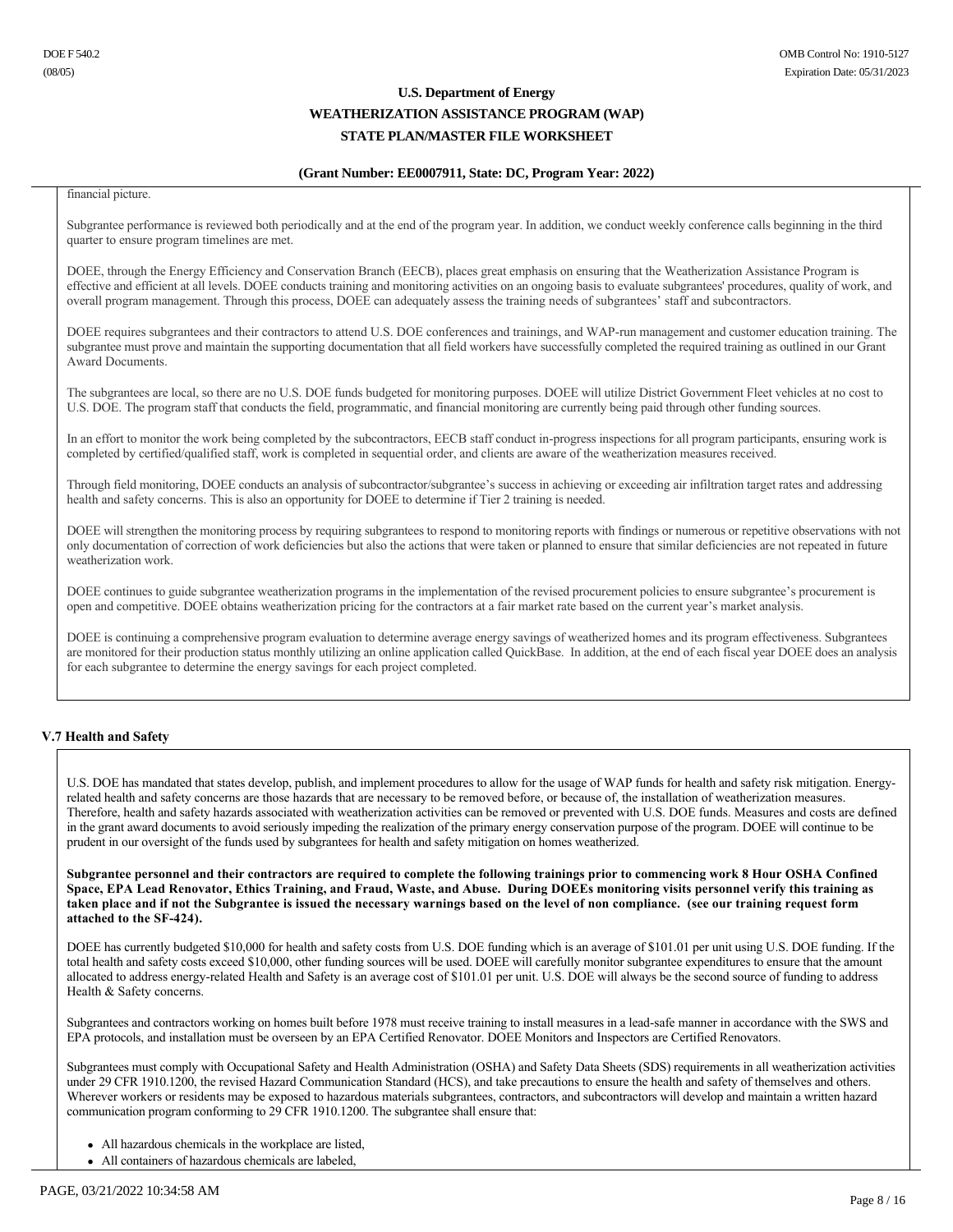#### **(Grant Number: EE0007911, State: DC, Program Year: 2022)**

- Safety data sheets are maintained for all hazardous chemicals, and
- <sup>l</sup> Workers are informed and trained in program elements, hazards, and protective measures.

Also, subgrantees must adhere to the standards in DOEE's Health and Safety Plan. This is an additional check to ensure that expenditures are allocated appropriately.

#### A. Grantee Health and Safety (DOEE Staff)

Funds provided under 10 CFR 440.18 of the WAP regulations are to eliminate health and safety hazards, elimination of which is necessary before, or because of, installation of weatherization material. These funds are to be expended by subgrantees for direct weatherization activities.

#### B. Contractor and Crew Health and Safety (Subgrantees and Contractors)

Subgrantees must comply with Occupational Safety and Health Administration (OSHA) and Environmental Protection Agency (EPA) requirements for all weatherization activities subcontractors, contractors and inhouse crews employed by subgrantees are expected to comply with OSHA and EPA. This requirement is a part of the subcontractor's bidding process. Related costs for subgrantees to comply with OSHA and EPA requirements are to be charged under a separate health and safety budget category.

#### C. Client Health and Safety

DOEE has considered the need to mitigate potential energy-related health and safety hazards occurring in the client's homes. A list of the more common hazards and the preferred approach is discussed below. Other energy-related hazards may be considered on a case-by-case basis. The single most threatening and potentially serious hazards are related to combustion appliances. To address these hazards, DOEE requires energy auditors to test the combustion appliances in a home pre- and post-air tightening. This procedure consists of testing carbon monoxide levels in the flue/vent and near the exhaust of unvented appliances, draftability of flues, startup spillage at flues, adequacy of combustion air, and testing for fuel leaks.

#### D. Remediation Materials

Remediation materials are defined as materials, measures, and equipment necessary to reduce or eliminate existing or potential health and safety hazards. These include:

- Replacement furnace;
- Combustion device vent connector when original is rusted out or unable to safely vent the products of combustion from a combustion device;
- Materials necessary to repair a downspout leaking into a basement and causing moisture, mold, and wood-rotting problems;
- <sup>l</sup> Materials necessary to repair the section of a gutter causing moisture, mold, and woodrotting problems; and
- <sup>l</sup> Materials necessary to address electrical hazards when the problem prevents adequate weatherization.

Allowed Measure and Estimated Cost:

- Installation/repair of exhaust fans in kitchens and bathrooms by ASHRAE 62.2 protocol: \$709.00
- Correcting/repairing improper or ineffective HVAC venting (such as installing a chimney liner): \$290.00
- Repairing/replacing HVAC units in homes where at-risk, medically certified/necessitated occupants' dwell: \$600.00
- <sup>l</sup> Remediation of conditions that may lead to or promote biological concerns and unsanitary conditions: \$100.00
- Minor correction of moisture and mold creating conditions when necessary to ensure the long-term stability and durability of the weatherization measures and the clients' long-term health and safety: \$100.00
- Minor electrical repairs/upgrades necessary for weatherization measures and where the health and safety of the occupant is at risk: \$300.00
- <sup>l</sup> Gutter or downspout work when necessary to keep rainwater out of the dwelling to stop or prevent moisture/mold mildew conditions per DOE Standard Work Specifications: \$100.00

#### E. Remediation Costs

The maximum allowable expenditure for remediation of health and safety hazards in the District of Columbia may not exceed \$5,000.00 per residence. This cost is a part of the maximum expenditure allowance. U.S. DOE funds are to be used for energy-related health and safety remediation only. Subgrantees should seek other funding to remediate nonenergy-related health and safety hazards.

#### F. Reporting Requirements

Related costs for subgrantees to comply with OSHA and EPA requirements are to be charged under a separate health and safety budget category. This policy is issued with the knowledge that as experience is gained in health and safety hazard identification, modifications and improvements to remediation methods will be made.

#### G. Incidental Repair

Those repairs necessary for the effective performance or preservation of weatherization materials will be addressed. Such repairs include framing or repairing windows and doors that could not otherwise be caulked or weather-stripped and providing protective materials, such as paint, to seal materials installed under this program. Program policies strictly prohibit roof replacements, structural repairs, or other nonenergyrelated rehabilitation work. Single family homes requiring this type of repair will be deferred to the District's Department of Housing and Community Development (DHCD) Single Family Residential Rehabilitation Program (SFRRP). All incidental repairs will be justified in the client file along with an explanation for their need and relationship to a specific energy conservation measure (ECM).

H. Subgrantee Health & Safety Allocation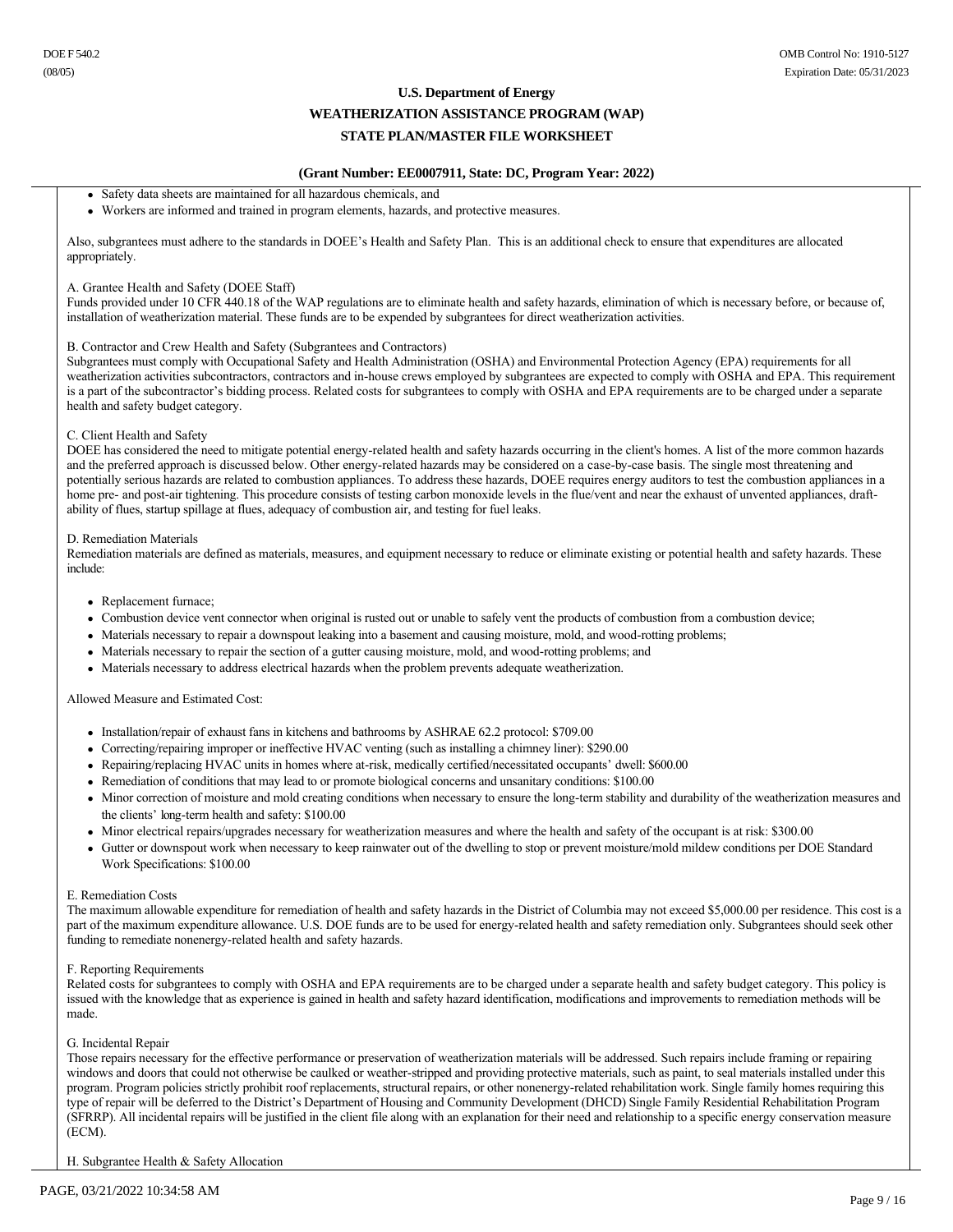# **U.S. Department of Energy WEATHERIZATION ASSISTANCE PROGRAM (WAP)**

# **STATE PLAN/MASTER FILE WORKSHEET**

#### **(Grant Number: EE0007911, State: DC, Program Year: 2022)**

Historically, DOEE has not had to use the allotted 15% percent in health and safety funds due to the leveraging programs (LIHEAP and District general funds) for which health and safety measures can be covered under program operations. All homes are addressed in a holistic manner and cases of an SIR greater than 1, the heating or cooling appliances are covered under WAP Program Operations. When the SIR test is not met, DOEE has covered these measures through LIHEAP and non-federal funds.

#### I. ASHRAE 62.2

Implementation of ASHRAE 62.2 is required. Client refusal of mechanical ventilation when evaluated and called for according to the standard must be a deferral. DOEE will fully utilize the ASHRAE 62.2 2016 standard possible to meet the minimum requirements for mechanical and natural ventilation intended to provide acceptable indoor air quality in all homes weatherized. The ventilation system may consist of continuously operating bathroom and kitchen exhaust fans, a supplyonly system or a balanced system. The required airflow is measured following the installation of the ventilation system to assure the desired airflow has been achieved.

DOEE used the 62.2-2016 Residential Energy Dynamics (RED) ASHRAE Ventilation calculation found here:

http://www.residentialenergydynamics.com/REDCalcFree/Tools/ASHRAE6222016

A copy of the ASHRAE calculation is included in each file and sent to the subgrantee.

- Ventilation for Multifamily Buildings:
- 1. Whole building ventilation rates are applied on per unit basis;
- 2. No infiltration credit on multifamily buildings;
- 3. Corridor ventilation of 6 CFM per 100 sq. ft.;
- 4. All envelope components must be sealed between units;

5. Bathroom or kitchen exhaust fans may also serve as the whole-building ventilation fan if the fan satisfies the minimum requirements for both the local and wholebuilding ventilation;

6. A single supply fan may serve multiple units if it is continuously operated or if a backdraft damper is included at each unit to prevent crosscontamination;

7. An exhaust rate of 4 CFM per 100 sq. ft. is required for attached common garages with an exemption if two or more walls are open to the outside; and

8. All units must have CO & smoke combination units in the following areas:

a. In each bedroom and outside of each separated dwelling unit's sleeping area in the immediate vicinity of the bedroom(s); and b. On every level of a dwelling unit, including the basement.

DOEE has implemented a comprehensive Health and Safety Plan to include allowed incidental repairs. Please refer to SF-424.

DOEE does not approve partial weatherization nor do we reimburse subgrantees until all measures are installed and pass DOEE's QCI inspection. Once the subgrantees submit the reimbursement documentation, it is cross-referenced with the Funding Source Allocation (FSA) to ensure funding is allocated correctly prior to payment.

## **V.8 Program Management**

#### **V.8.1 Overview and Organization**

In Program Year 1994, the District of Columbia's Weatherization Assistance Program (WAP) for low-income households was transferred from the Department of Housing and Community Development (DHCD) to the DC Energy Office. In 2006, under the authority of DC Law 1651, the Department of Energy and Environment (DOEE) was formed through a merger of the DC Government's Environmental Health Administration, the DC Energy Office, policy functions of the Tree Management Administration and policy functions of the Office of Recycling. The weatherization component operates under DOEE's Energy Efficiency and Conservation Branch (EECB) of DOEE. This agency has accumulated a wealth of experience in operating LIHEAP and WAP weatherization programs. DOEE has utilized proven and effective methods in performing energy audits and has enlisted several subgrantees to implement weatherization activities. Moving forward, DOEE intends to continue to utilize auditing tools (NEAT and TREAT) to enhance program capabilities.

A copy of the Single Audit A-133 is uploaded to the SF-424.

#### **V.8.2 Administrative Expenditure Limits**

DOEE adheres to 10 CFR 440 §440.18 (e) which states:

"Not more than 10 percent of any grant made to a State may be used by the grantee and subgrantees for administrative purposes in carrying out duties under this part, except that not more than 5 percent may be used by the State for such purposes, and not less than 5 percent must be made available to subgrantees by States.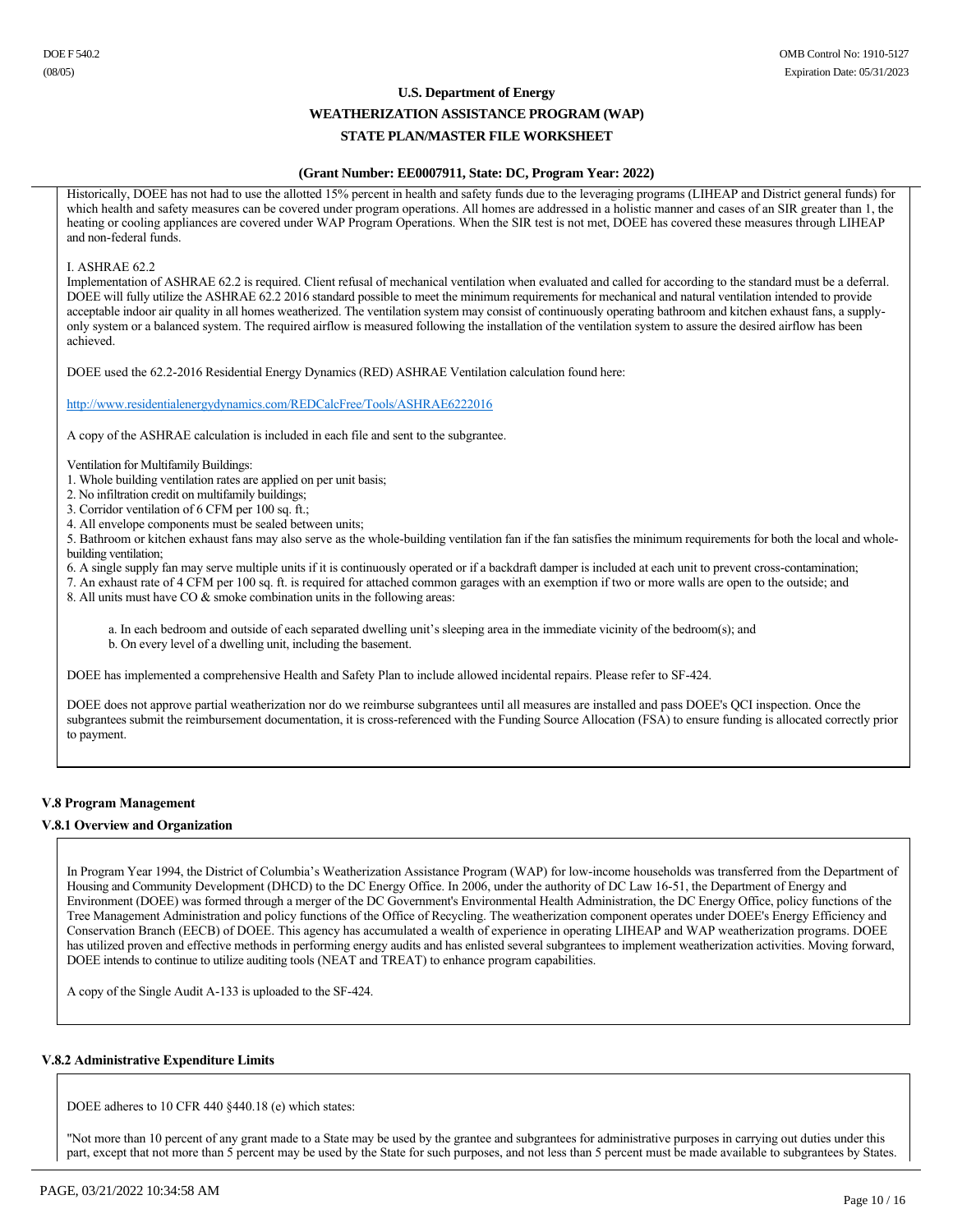## **(Grant Number: EE0007911, State: DC, Program Year: 2022)**

A State may provide in its annual plan for recipients of grants of less than \$350,000 to use up to an additional 5 percent of such grants for administration if the State has determined that such recipient requires such additional amount to implement effectively the administrative requirements established by U.S. DOE pursuant to this part."

DOEE has determined that the District's subgrantees are not eligible to receive the additional 5%. Fry NP will receive \$29,993.12 while Greater Washington Urban League will receive \$7,498.28 in administrative funding. Administrative allowable expenditures are defined as expenditures incurred by the subgrantee that are necessary to fulfill the requirements of this grant, excluding the direct costs to weatherize dwelling units. Administrative costs must not exceed 10% of the total grant award and must be actual and allowable under applicable federal regulation(s). Administration costs include expenses incurred to provide the services required under the terms of the grant. These include telephone costs; salary and fringe benefits of professional, administrative, fiscal and inventory staff; copying; office space; equipment; and supplies.

#### **V.8.3 Monitoring Activities**

As stated in the U.S. DOE Weatherization Program Notice (WPN) 204: Weatherization Assistance Program Monitoring Procedures, the goal of the monitoring process is to: (1) ensure the proper and timely use of funds and the realization of expected benefits, (2) provide transparency and accountability, (3) provide quality control, and (4) provide technical assistance and training.

The goals for DOEE's monitoring activities include:

- <sup>l</sup> Conducting monitoring with consistency, fairness, respect, and timeliness in a constructive and professional manner;
- <sup>l</sup> Fostering positive, open, and constructive working relationships and provide an educational experience that promotes interaction, feedback, and improvement for both DOEE and the subgrantees of the Weatherization Assistance Program;
- Optimizing program funds and resources to best serve the District's low-income population, striving for program improvement, and providing the most costeffective and best quality program services possible;
- <sup>l</sup> Providing programmatic and technical assistance, reinforcing strengths, and sharing successes, innovations, best practices, and experiences encountered by other subgrantees; and
- Providing reporting that is consistent with, and based upon, adopted program policies, procedures, and standards from U.S. DOE.

The salaries of personnel performing monitoring activities make up 35.5% of the total T  $\&$  TA funding. Monitoring activities performed by the personnel are as follows:

Quality Control Inspector (funded by a portion of T & TA funds) - conduct QCI inspections of all units that the subgrantee reports as "QCI ready"; does 100% in-progress inspection of all work to ensure compliance to OSHA, EPA, and local health & safety requirements; reviews contractor invoices and compares the information to the documentation submitted by Subgrantee; reviews audit report prepared by DOEE Energy Auditor to ensure all possible EEMs and Health and Safety measures are addressed; continually monitors equipment being used by DOEE personnel, Subgrantees, and their contractors to ensure they are properly calibrated.

**Compliance Specialist (funded by a portion of T & TA funds)**  conducts final monitoring visits with Branch Chief to ensure Subgrantees adhered to the terms and conditions as outlined in their Subgrantee grant awards.

**Budget Analyst (funded by a portion of T & TA funds)** - conducts the financial monitoring of the WAP program ensuring that the expenditures align with the approved State Plan. Also plays a role in the Subgrantee monitoring visits.

#### Annual Monitoring

DOEE is required to monitor all subgrantees at least once per year in accordance with 10 CFR Part 440. Prior to the monitoring visit, DOEE's On-Site Monitoring Checklist is shared with the subgrantee. During the visit, the checklist is used to verify the various documents and materials provided by the subgrantee. Both programmatic and fiscal documents and materials are reviewed. A written report is issued to the subgrantee within thirty (30) days of the monitoring visit. The report includes the following categories: findings, concerns, recommendations, and best practices.

A finding may be an observation of noncompliance with federal regulation, or a repeated or previously identified unaddressed correction or concern. Examples include the misuse of funds, inadequate inventory control, illegal procurement, and insufficient insurance.

A concern is either a violation of guidance that is not a regulation, or a correction of a minor problem. Examples include file omissions, failing to follow the State Plan, changes to policies and procedures, and improper training of staff.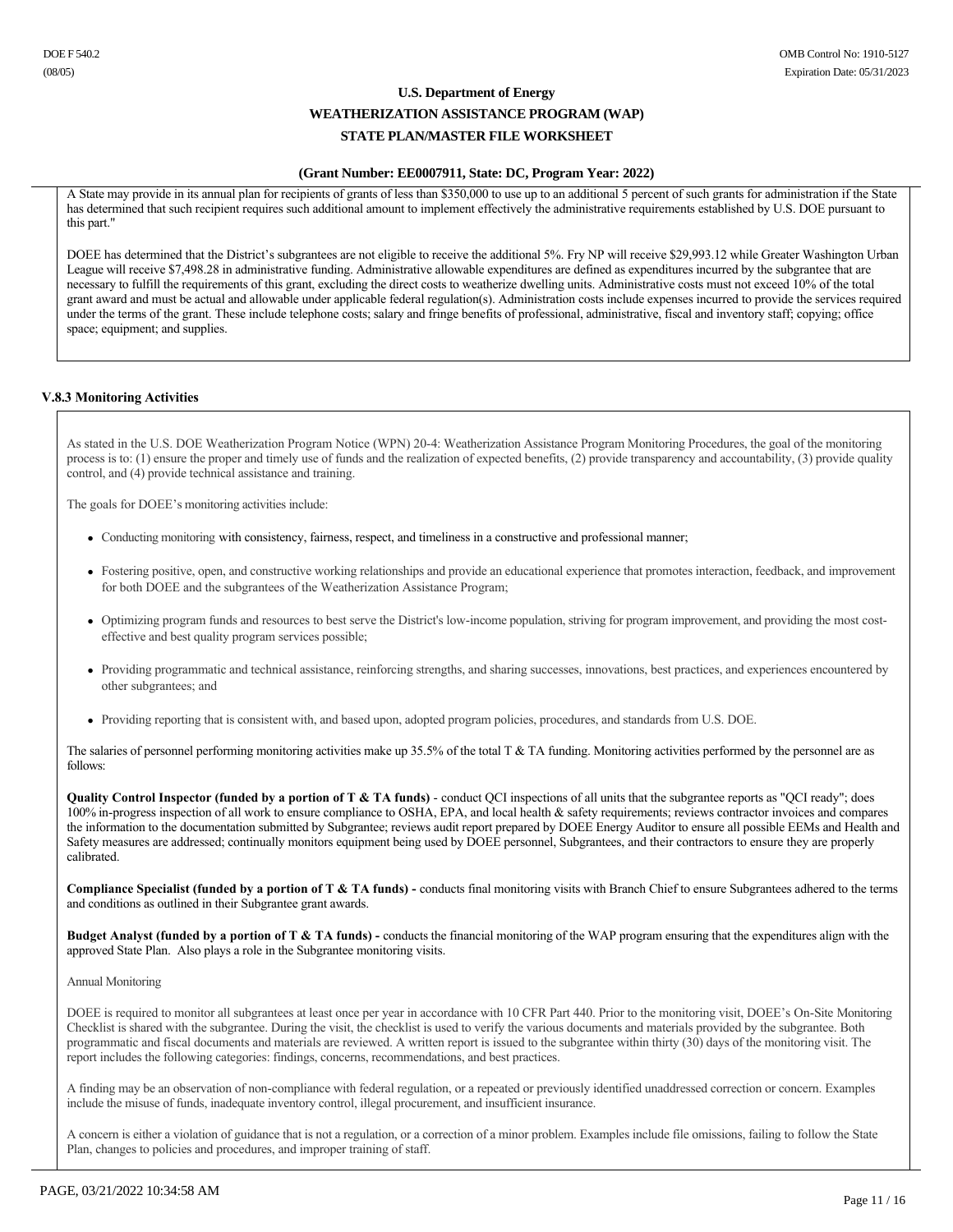#### **(Grant Number: EE0007911, State: DC, Program Year: 2022)**

Recommendations are suggestions to improve the merits of the program or the identification of opportunities for training and technical assistance (T&TA) or guidance. Improvements or commendations may be noted under recommendations if corrections have been made since the last monitoring visit.

The best practices category notes unique ideas and implementation practices that could potentially be shared with other network partners.

If there are findings, the relevant federal regulation, weatherization program notice (WPN) guidance or the grantee's award documents are cited. The subgrantee has 30 days to provide a written Corrective Action Plan (CAP) to DOEE. Corrective actions may also be requested for any concerns identified. For subgrantees with findings, additional monitoring visits may be scheduled. Files are maintained for all monitoring visits and are available for review by U.S. DOE.

The monitoring visit will include, but not be limited to, the review and verification of documentation, implemented procedures, and EECB program operations to help eliminate fraud, waste, and abuse.

Reported expenditures are monitored by comparing periodic expenditure report to a subgrantee's books and records, such as:

- Reporting and documentation of program income and leveraged funds;
- Subgrantee financial statements;
- Source documentation for the purchase of any items charged against DOEE-provided funds;
- Distribution of costs charged to more than one program;
- Payroll costs for consistency with the latest approved budgets;
- <sup>l</sup> Records to trace material purchases from invoices to inventory, or to specified jobs and to programmatic reports;
- Bid procedures and records;
- Subgrantee agreements, analyzing payment schedules to verify payments made to contractors, subcontractors, and vendors;
- Contractors' cash balances;
- Subgrantee's internal control structure;
- Subgrantee's compliance with insurance requirements; and
- Subgrantee's safeguarding of fixed assets.

Each subgrantee must provide the EECB Program Manager or Branch Chief with copies of the following weatherization documents five (5) days prior to the monitoring visit:

- Contractor, subcontractor, and vendor agreements;
- Lease agreements;
- <sup>l</sup> Bids, solicitations for bids, notifications of bid awards, and vendor lists; and
- Books of account, including:
	- ¡ Cash disbursement;
	- ¡ Cash receipts;
	- ¡ Payroll sheets or ledgers;
	- o General ledgers;
	- $\circ$  General journals;
	- ¡ Monthly general ledger trial balances;
	- ¡ Monthly reconciliation to budget;
	- $\circ$  Checking account reconciliations;
	- ¡ Bank account authorization signature cards;
	- ¡ List of all unpaid bills tied to the appropriate budget line item for which the cost was incurred; and
	- ¡ Invoices for purchases made with grant funds, program income, and leveraged funds, if applicable.

#### Periodic Monitoring

In addition to the Annual Monitoring, the subgrantee and subcontractors review production, identify obstacles and challenges then develop solutions, identify best practices to meet timelines, and make everyone aware of new mandates and program protocols.

DOEE performs monthly in-person or if necessary virtual monitoring reviews of the subgrantee's programmatic and field operations. All findings from periodic monitoring reviews will be reported to appropriate DOEE staff and the funding project officer monthly unless the findings need to be reported immediately to U.S. DOE due to their egregious nature.

The EECB Program Manager will inform the subgrantees of program findings and will require corrective responses in writing. Depending on the severity of any problems reported, a subgrantee may receive a followup monitoring review that concentrates on prior deficiencies and required corrective actions. Severe problems will be reported to appropriate DOEE staff and to the U.S. DOE funding project officer. Work may be terminated based on consultations with DOEE and U.S. DOE.

Field Monitoring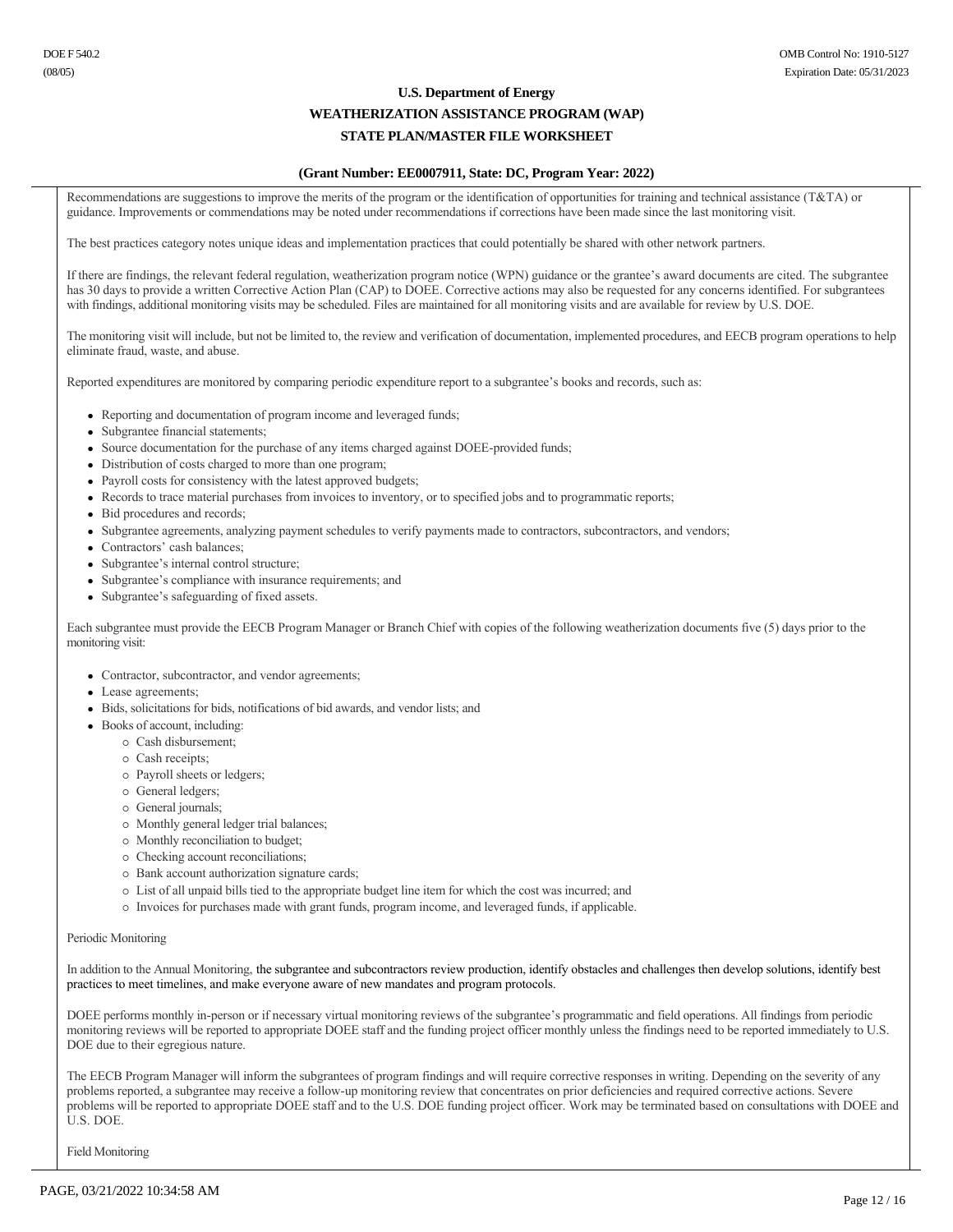#### **(Grant Number: EE0007911, State: DC, Program Year: 2022)**

Field Monitoring is conducted by DOEE's Home Energy Professional (HEP) Certified Quality Control Inspector throughout the year for each subgrantee. Individual job inspections are performed and recorded using the Post Installation Inspection Form. Jobs will be inspected for overall effectiveness, workmanship, appearance, and compliance with DOEE's Field Guide. An overall assessment of the subgrantee's field practices are performed using the Standard Work Specification (SWS) Guidelines developed by the National Renewable Energy Laboratory (NREL) and U.S. DOE.

Subgrantee Inspection Responsibilities

Subgrantees are required to inspect 100% of all completed dwelling units to determine compliance with the EECB Programs' quality standards and to ensure proper documentation of client information, job measures and costs, and other appropriate information as needed. The post-installation inspection must be performed by a person who did not perform the actual work on the job.

Although the subgrantee is required to inspect 100% of the completed projects, DOEE will be the one responsible for conducting 100% of the in progress and QCI inspections. The QCI inspections are conducted by a DOEE QCI who was not involved in the audit preparation or implementation of audit recommended measures.

Performance Standards

The levels of performance standards include:

- 1. High-Performance Standard: to meet the High-Performance Standard, subgrantees must demonstrate performance standards during the monitoring visit that meet or exceed those commonly observed in the following areas:
	- ¡ No more than one health and safety violation as identified in the previous monitoring report;
	- ¡ No more than one procedural finding related to program rules, policies, and procedures;
	- ¡ No annual program specific audit findings;
	- ¡ Accurate monthly reports are always submitted on time; and
	- ¡ Subgrantee provides comprehensive service in a costeffective manner in accordance with U.S. DOE guidelines.
- 2. Standard Performance: to meet the Standard Performance threshold, subgrantees must meet the following Standard Performance requirements:
	- $\circ$  Comply with major program requirements (i.e., lead-based paint procedures, cost allocation plan/indirect rate, and required contractor information);
		- ¡ Receive no more than one specific program finding in the annual audit;
		- ¡ Ensure that staff is well trained in performance standards and specific job duties;
		- ¡ Maintain complete and organized files;
		- ¡ Complete all required scopes of work;
		- ¡ Ensure that all contractors, subcontractors, and vendors have demonstrated proficiency in technical applications including diagnostics;
		- $\circ$  Comply with all applicable safety rules;
		- ¡ Maintain a professional working relationship with DOEE;
		- ¡ Resolve all prior findings and report such corrections to DOEE in a timely manner; and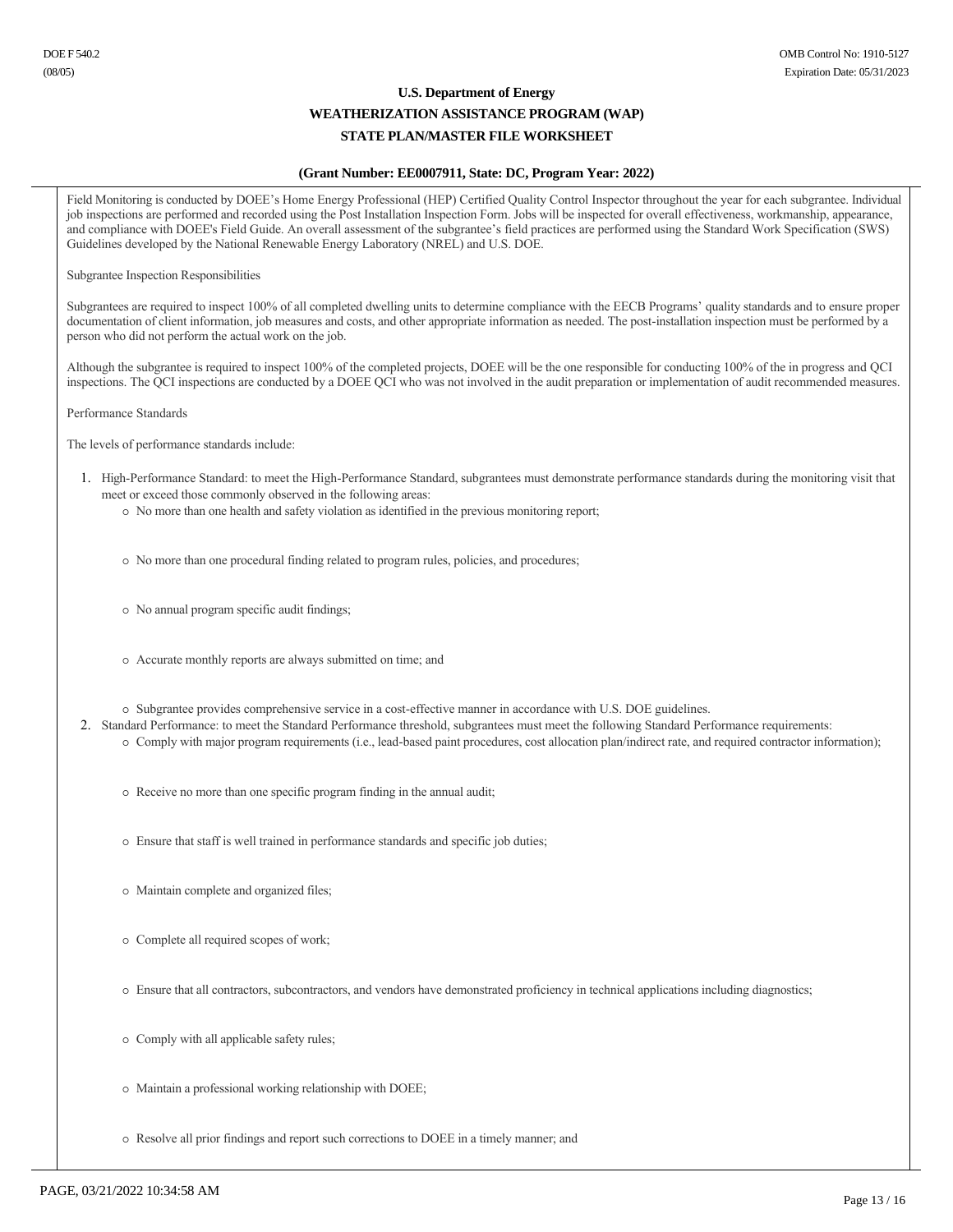## **(Grant Number: EE0007911, State: DC, Program Year: 2022)**

| • Verify that none of the elements identified in the At-Risk Performance category (below) are present.<br>3. At-Risk Performance: DOEE may categorize a subgrantee under At-Risk Performance for serious management and/or sub-standard field performance,<br>including but not limited to the following findings:<br>o Unmet program goals;                                          |  |  |  |
|---------------------------------------------------------------------------------------------------------------------------------------------------------------------------------------------------------------------------------------------------------------------------------------------------------------------------------------------------------------------------------------|--|--|--|
| o Misplaced or unaccounted-for program resources;                                                                                                                                                                                                                                                                                                                                     |  |  |  |
| o Serious indications of misuse of funds, fraud, or theft;                                                                                                                                                                                                                                                                                                                            |  |  |  |
| • Non-compliance with program policies and procedures;                                                                                                                                                                                                                                                                                                                                |  |  |  |
| o Severely incomplete or disorganized files or records;                                                                                                                                                                                                                                                                                                                               |  |  |  |
| • Repeated major field findings with little to no improvement over a previous monitoring visit; and                                                                                                                                                                                                                                                                                   |  |  |  |
| o Delayed or unresponsive behavior regarding DOEE requests and deadlines.                                                                                                                                                                                                                                                                                                             |  |  |  |
| Once a subgrantee has been designated with an At-Risk Performance status, DOEE will provide specific improvements that must be made by the subgrantee. The<br>subgrantee will be instructed to submit a plan to identify the steps and timelines to be taken to make the noted improvements. When appropriate, related training and<br>technical assistance will be provided by DOEE. |  |  |  |
| If the specified improvements in management or field practices are not instituted by the subgrantee within a specified period, DOEE will consider suspension or<br>termination of the subgrantee agreement. DOEE will report At-Risk subgrantees to U.S. DOE immediately.                                                                                                             |  |  |  |
| Appeals of Monitoring Reports                                                                                                                                                                                                                                                                                                                                                         |  |  |  |

A subgrantee may appeal the findings of a DOEE Monitoring Visit to the EECB Branch Chief. This appeal should be sent in writing within thirty (30) days of receipt of the inspection report.

A subgrantee may submit a subsequent appeal to the Affordability and Efficiency Division Associate Director.

## **V.8.4 Training and Technical Assistance Approach and Activities**

Training and Technical Assistance (T&TA) activities are intended to maintain and increase the efficiency, quality, and effectiveness of the Weatherization Program at all levels. DOEE developed an internal Subgrantee Training Plan based on U.S. DOE recommendations, monitoring visits, and field inspections. The Training Plan ensures that all Tier 1 training paid for with T&TA funds for the subgrantee meets the requirements of Weatherization Program Notice 15-4, Section 4.

DOEE links subgrantees to training resources throughout the year on a variety of energy-related topics. When topics involve a change in existing policies and procedures (e.g., new database, changes to audit protocols), or emphasize a major program area, subgrantee attendance may be mandatory. When training is mandatory, all parties are expected to assign the most appropriate person to attend. If a subgrantee has any doubt regarding attendance, DOEE requires that it be consulted immediately.

DOEE requires subgrantee staff in key positions to have or obtain the proper training and certifications as outlined in their grant award notice(s). If a subgrantee hires a new employee into one of these positions or a current employee transfers into one of these positions, it is mandatory that if they have not already received it, the employee receives this training within six months of their start date. These mandatory training sessions must be repeated every three years by subgrantee personnel who occupy these positions. The Training Plan requires certification to be submitted 30 Days after the Grant Award Notice.

Based on performance, subgrantee and DOEE personnel may be required to take additional training courses prior to continuing weatherization activities. An analysis will be conducted to determine if the work performed did not meet the standard based on a "one-time" error or if a pattern of poor performance exists. In instances where poor performance is identified as a pattern, subgrantees are required to complete Tier 1 and 2 training activities within the next 30 days after being informed of the findings.